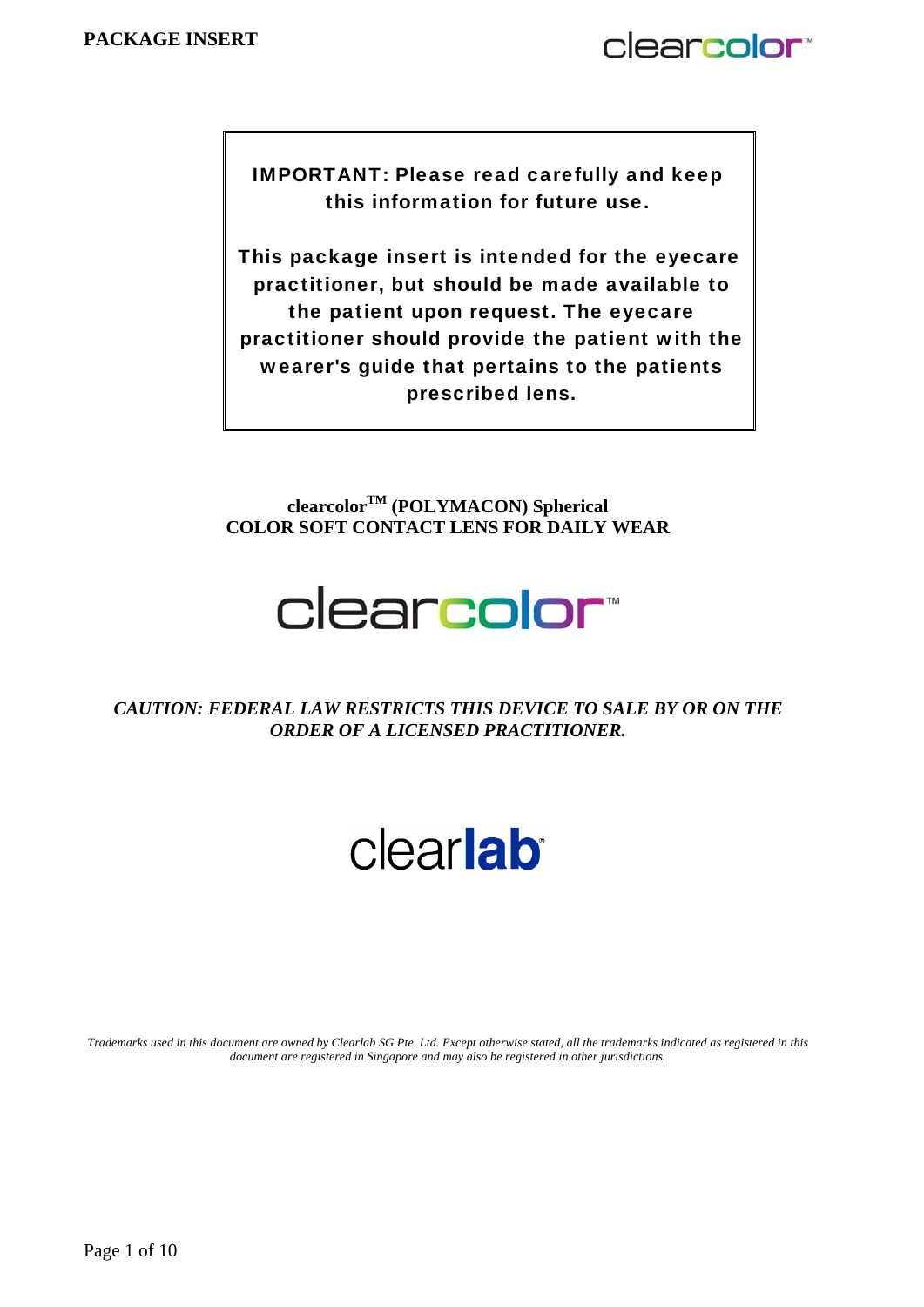clearcolor<sup>®</sup>

#### **DESCRIPTION**

The **clearcolor<sup>TM</sup>** (polymacon) Color Soft Contact Lens is hemispherical shells with molded spherical base curves and lathe-cut front surfaces. The **clearcolor<sup>TM</sup>** (polymacon) Color Soft **Contact Lens** is fabricated from a nonionic polymer.

The nonionic lens material, (polymacon) is a hydrophilic polymer of 2- Hydroxyethyl methacrylate (2-HEMA). The copolymer consists of 62% polymacon and 38% water by weight when immersed in normal buffered saline solution. Lenses are tinted with one or a combination of one or more of the following pigments, 'listed' color additives: D&C Yellow No. 10, D&C Green No. 6, D&C Red No. 17, Phthalocyaninato(2-) copper, Carbazole violet and Titanium dioxide. Lenses that contain a unique tinting pattern are subsequently processed to incorporate the 'listed' color additives, and contain only the amount of color additive needed to accomplish the intended cosmetic effect.

In the hydrated state, the lens conforms to the curvature of the eye covering the cornea and extending slightly beyond the limbus forming a transparent or colored optical surface. The (polymacon) soft hydrophilic contact lens has a spherical back surface. The hydrophilic properties of the lens require that it be maintained in a fully hydrated state in a solution compatible with the eye. If the lens dries out, it will become hard and appear somewhat warped however, it will return to its proper configuration when completely rehydrated in the proper storage solution.

| <b>Chord Diameter:</b>            | : $12.8 \text{ mm}$ to $14.8 \text{ mm}$      |
|-----------------------------------|-----------------------------------------------|
| <b>Center Thickness:</b>          | $\therefore$ 0.03 mm to 0.30 mm               |
| Base Curve:                       | $\therefore$ 8.0 mm to 9.5 mm                 |
| Spherical Powers (spherical lens) | $\therefore$ 0.00 Diopters to +25.00 Diopters |
|                                   | 0.00 Diopters to - 25.00 Diopters             |

The hydrophilic characteristics allow aqueous solutions to enter the lens and in its fully hydrated state the lens is approximately 38% water by weight. The physical properties of the lens are:

| Refractive Index                   | 1.438 (hydrated)                                                                        |
|------------------------------------|-----------------------------------------------------------------------------------------|
| <b>Light Transmission (tinted)</b> | greater than 88%                                                                        |
| <b>Water Content</b>               | 38%                                                                                     |
| Oxygen Permeability                | 8.95 X 10 <sup>-11</sup> (cm <sup>2</sup> /sec) (ml 0 <sub>2</sub> /ml x mm Hg @ 35°C), |
|                                    | (revised Fatt method).                                                                  |

#### **ACTIONS**

In its hydrated state, the **clearcolor<sup>TM</sup>** (polymacon) Color Soft Contact Lens, when placed on the cornea, act as a corrective refracting medium to focus light rays on the retina.

#### **CAUTION**

Due to the small number of patients enrolled in clinical investigation of lens, all refractive powers, design configurations, or lens parameters available in the lens material are not evaluated in significant numbers. Consequently, when selecting an appropriate lens design and parameters, the eye care practitioner should consider all characteristics of the lens that can affect lens performance and ocular health, including oxygen permeability, wettability, central and peripheral thickness, and optic zone diameter.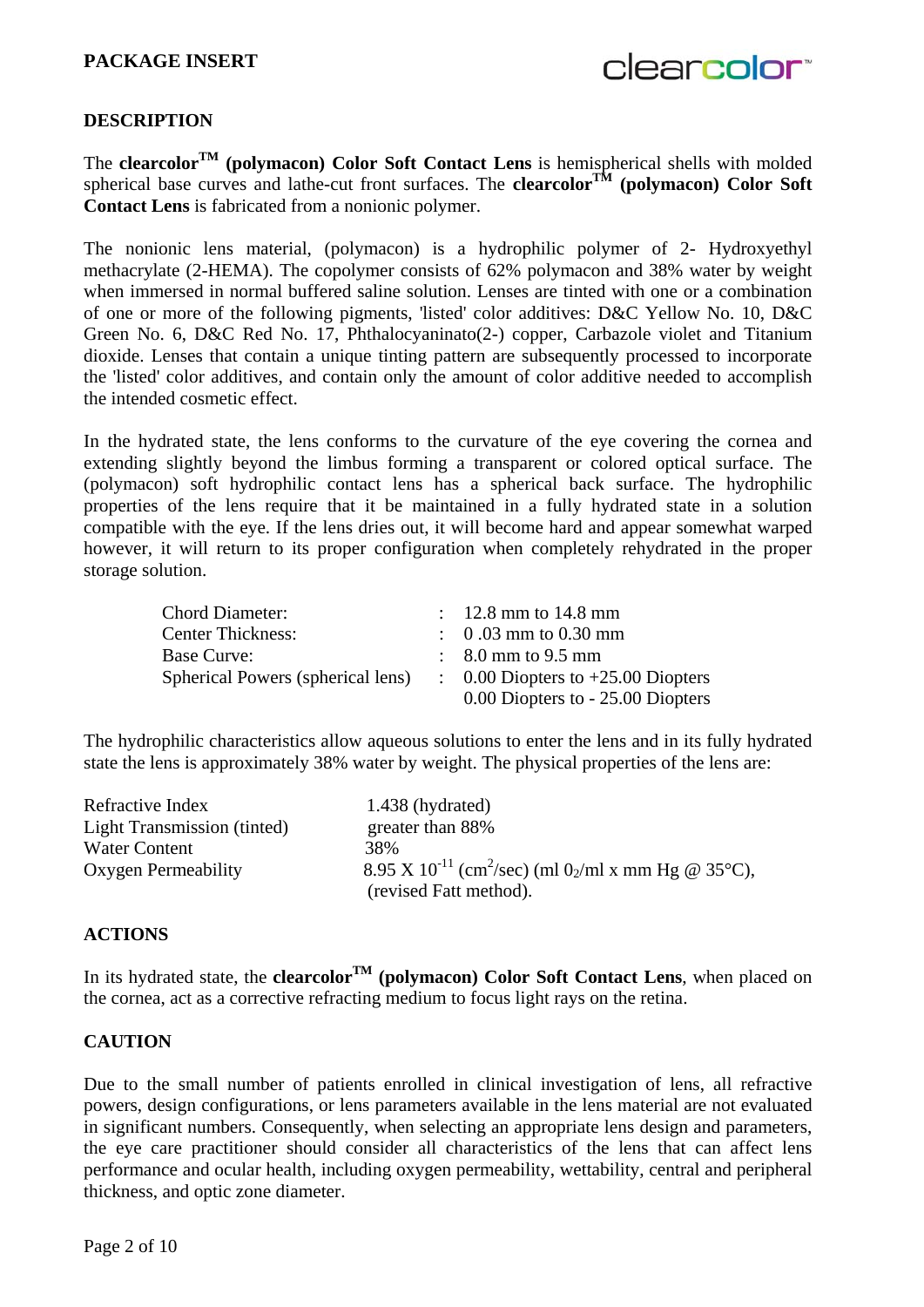clearcolor<sup>®</sup>

The potential impact of these factors on the patient's ocular health must be carefully weighed against the patient's need for refractive correction therefore the continuing ocular health of the patient and lens performance on the eye should be carefully monitored by the prescribing eye care practitioner.

#### **INDICATIONS**

The **clearcolor<sup>TM</sup>** (polymacon) Color Soft Contact Lens for daily wear are indicated for the correction of visual acuity (except plano lens) in aphakic and not aphakic persons with nondiseased eyes with myopia or hyperopic . The lens may be worn by persons who exhibit refractive astigmatism of 0.50 diopters or less where the astigmatism does not interfere with visual acuity. The lens is available clear or tinted and may be used to enhance or alter the apparent color of the eye.

Eye care practitioners may prescribe the above lenses for frequent/planned replacement wear, with cleaning disinfection and scheduled replacement. When prescribed for frequent/planned replacement wear, the lens may be disinfected using a chemical disinfecting system.

#### **CONTRAINDICATIONS (REASONS NOT TO USE)**

DO NOT USE the **clearcolorTM (polymacon) Color Soft Contact Lens** when any of the following conditions are present:

- Acute and subacute inflammation or infection of the anterior chamber of the eye.
- Any eye disease, injury, or abnormality that affects the cornea, conjunctiva, or eyelids.
- Severe insufficiency of lacrimal secretion (dry eyes)
- Corneal hypoesthesia (reduced corneal sensitivity), if not-aphakic.
- Any systemic disease that may affect the eye or be exaggerated by wearing contact lens.
- Allergic reactions of ocular surfaces or adnexa that may be induced or exaggerated by wearing contact lens or use of contact lens solutions.
- Allergy to any ingredient, such as mercury or thimerosal, in a solution which is to be used to care for the **clearcolorTM (polymacon) Color Soft Contact Lens**.
- Any active corneal infection (bacterial, fungi, or viral)
- If eyes become red or irritated.
- Patients unable to follow lens care regimen or unable to obtain assistance to do so.

#### **WARNINGS**

- PROBLEMS WITH CONTACT LENS AND LENS CARE PRODUCTS COULD RESULT IN **SERIOUS INJURY** TO THE EYE. It is essential that patients follow their eye care practitioner's direction and all labeling instructions for proper use of lens and lens care products, including the lens case. EYE PROBLEMS, INCLUDING CORNEAL ULCERS, CAN DEVELOP RAPIDLY AND LEAD TO **LOSS OF VISION**; THEREFORE, IF YOU EXPERIENCE EYE DISCOMFORT, EXCESSIVE TEARING, VISION CHANGES, OR REDNESS OF THE EYE, **IMMEDIATELY REMOVE YOUR LENS** AND PROMPTLY CONTACT YOUR EYECARE PRACTITIONER.
- All contact lens wearers must see their eye care practitioner as directed.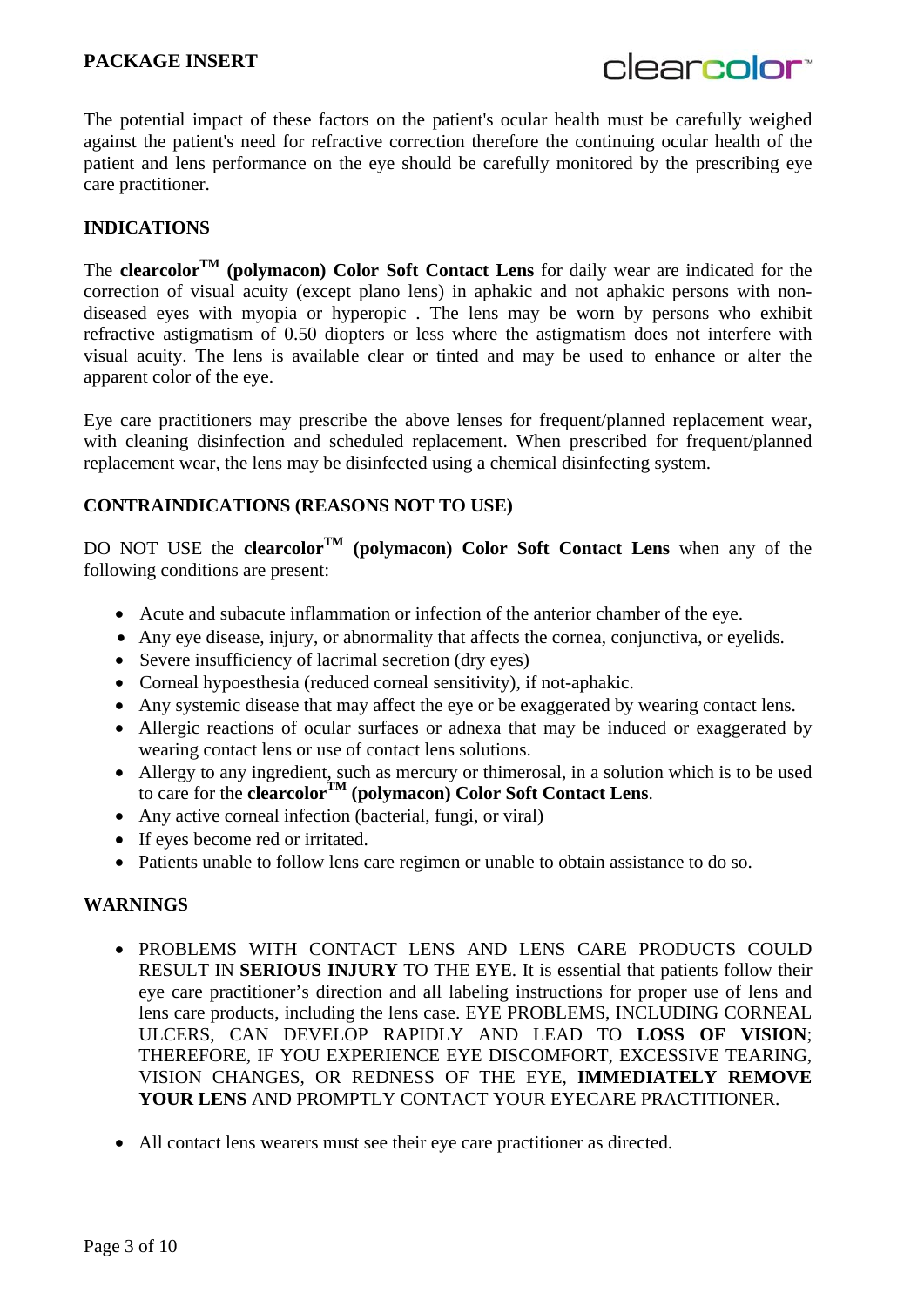- clearcolor<sup>®</sup>
- Daily wear lens are not indicated for overnight wear, and patients should be instructed not to wear lens while sleeping. Clinical studies have shown that the risk of serious adverse reactions is increased when this lens is worn overnight.
- Studies have shown that contact lens wearers who are smokers have a higher incidence of adverse reactions than nonsmoker do.

## **PRECAUTIONS**

Special Precautions for eye care practitioner

• Clinical studies have demonstrated that contact lens manufactured from (polymacon) is safe and effective for their intended use. However, the clinical studies may not have included all design configurations or lens parameters that are presently available in this lens material.

Consequently, when selecting an appropriate lens design and parameters, the eye care practitioner should consider all characteristics of the lens that can affect lens performance and ocular health, including oxygen permeability, wettability, central and peripheral thickness, and optic zone diameter.

The potential impact of these factors on the patient's ocular health should be carefully weighed against the patient's need for refractive correction: therefore, the continuing ocular health of the patient and lens performance on the eye should be carefully monitored by the prescribing eye care practitioner.

- Fluorescein, a yellow dye, should not be used while the lens is on the eye. The lens absorb this dye and become discolored. Whenever Fluorescein is used in eyes, the eyes should be flushed with a sterile saline solution that is recommended for in eye use. Wait at least one hour before replacing the lens. Too early replacement may allow the lens to absorb residual Fluorescein irreversibly.
- Before leaving the eye care practitioner's office, the patient should be able to promptly remove lens or should have someone else available who can remove the lens for him or her.
- Eye care practitioners should instruct the patient to remove the lens immediately if the eye becomes red or irritated.

Eye care practitioners should carefully instruct patients about the following care regimen and safety precautions:

 Different solutions cannot always be used together, and not all solutions are safe for use with all lens. Use only recommended solutions that are fresh and sterile. Never use solutions recommended for conventional hard contact lens only. Chemical disinfection solutions should not be used with heat unless specifically indicated on product labeling for use in both heat and chemical disinfection. Always use **FRESH, STERILE UNEXPIRED** lens care solutions. Always follow directions in the package inserts for the use of contact lens solutions. Sterile unpreserved solutions, when used, should be discarded after the time specified in the labeling directions. Do not use saliva or anything other than the recommended solution for lubricating or rewetting lens. Always keep the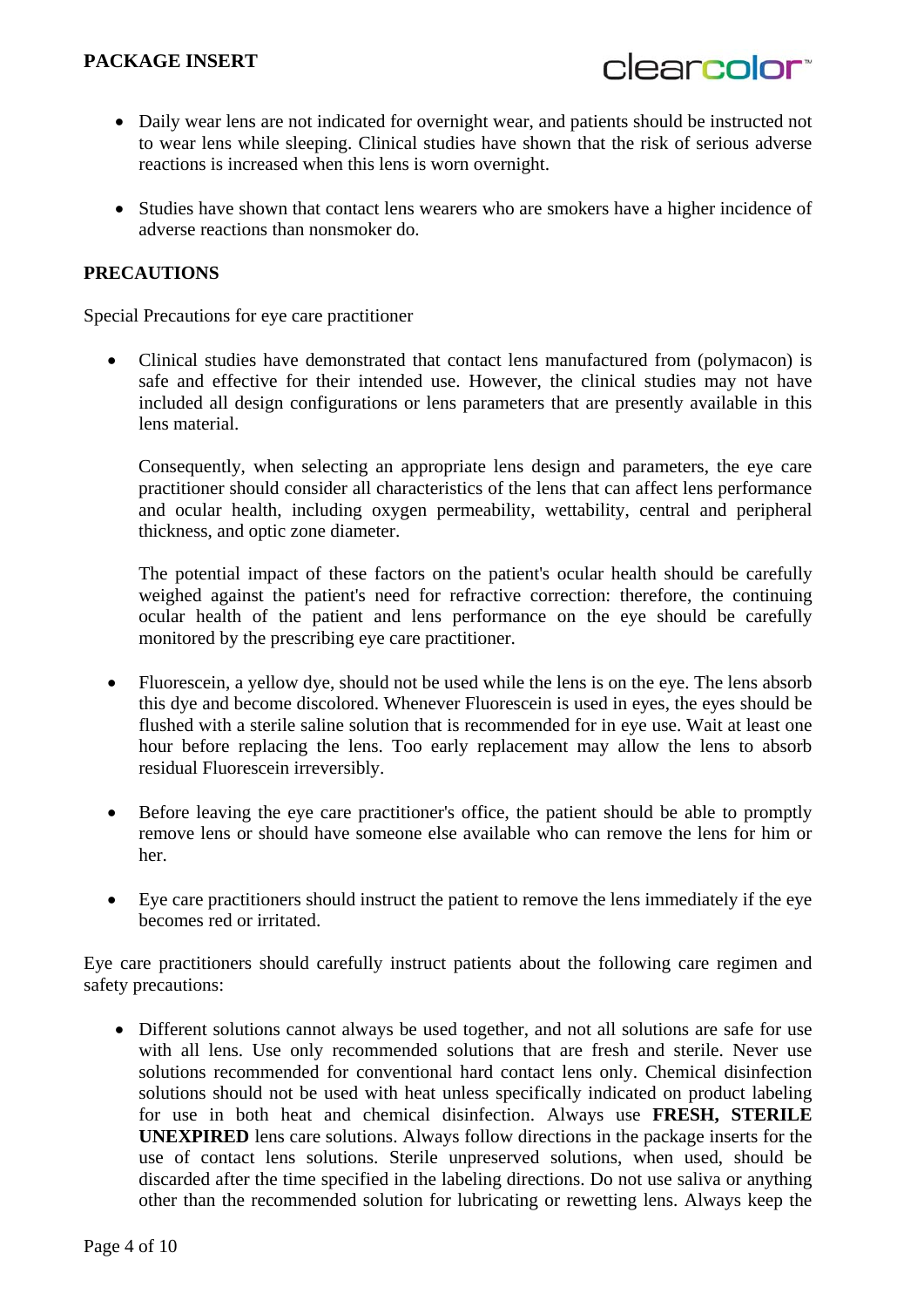lens completely immersed in the recommended storage solution when the lens is not being worn (stored). Prolonged periods of drying will damage the lens. Follow the lens care directions for (Care for a Dried out Dehydrated Dry Lens) if the lens surface does become dried out.

- If the lens sticks (stops moving) on the eye, follow the recommended directions on (care for sticking non-moving lens). The lens should move freely on the eye for the continued health of the eye. If nonmovement of the lens continues, the patient should be instructed to **IMMEDIATELY** consult his or her eye care practitioner.
- Always wash and rinse hands before handling lens. Do not get cosmetics, lotions, soaps, creams, deodorants, or sprays in the eyes or on the lens. It is best to put on lens before putting on makeup. Water-base cosmetics are less likely to damage lens than oil-base.
- Do not touch contact lens with the fingers or hands if the hands are not free of foreign materials, as microscope scratches of the lens may occur, causing distorted vision and/or injury to the eye.
- Carefully follow the handling, insertion, removal, cleaning, disinfection, storing and wearing instructions in the patient instructions for the **clearcolor**<sup>TM</sup> (polymacon) Color **Soft Contact Lens** and those prescribed by the eye care practitioner.
- Never wear lens beyond the period recommended by the eye care practitioner.
- If aerosol products such as hair spray are used while wearing lens, exercise caution and keep eyes closed until the spray has settled.
- Always handle lens carefully and avoid dropping them.
- Avoid all harmful or irritating vapors and h e s while wearing lens.
- Ask the eye care practitioner about wearing lens during sporting activities.
- Inform the doctor (health care practitioner) about being a contact lens wearer.
- Never use tweezers or other tools to remove lens from the lens container unless specifically indicated for that use. Pour the lens into the hand.
- Do not touch the lens with fingernails.
- Always contact the eye care practitioner before using any medicine or medications in the eyes.
- Always inform the employer of being a contact lens wearer. Some jobs may require use of eve protection equipment or may require that the patient not wear contact lens.
- As with any contact lens, follow-up visits are necessary to assure the continuing health of the patient's eyes. The patient should be instructed as to a recommended follow-up schedule.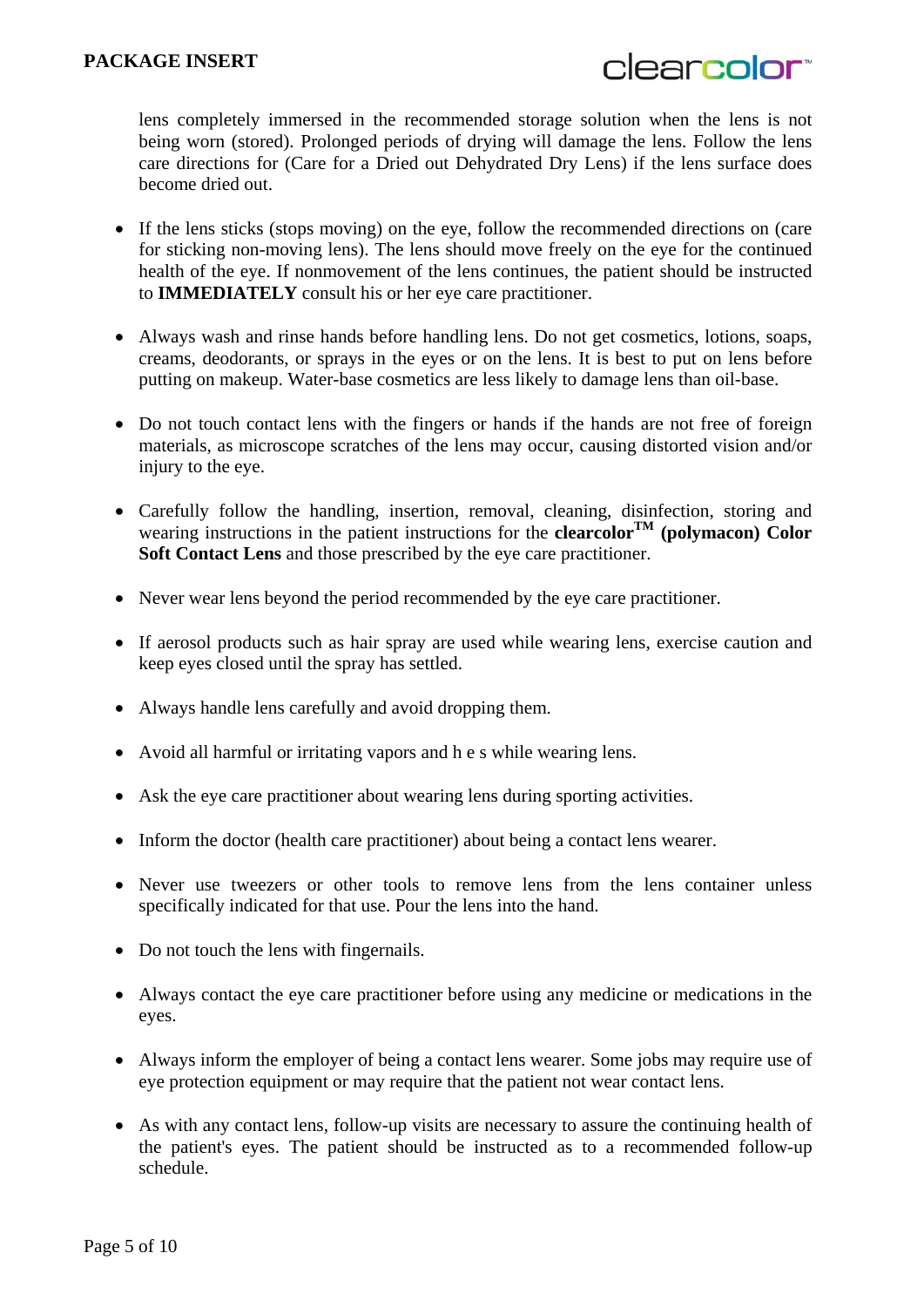# clearcolor<sup>®</sup>

#### **ADVERSE REACTIONS**

The patient should be informed that the following problems may occur:

- Eyes stinging, burning, itching (irritation), or other eye pain.
- Comfort is less than when lens was first placed on eye.
- Feeling that something is in the eye such as a foreign body or scratched area.
- Excessive watering (tearing) of the eye.
- Unusual eye secretions.
- Redness of the eye.
- Reduced sharpness of vision (poor visual acuity).
- Blurred vision, rainbows, or halos around objects.
- Sensitivity to light (photophobia).
- Dry eyes.

If the patient notices any of the above, he or she should be instructed to:

- **IMMEDIATELY REMOVE LENS.**
- If discomfort or problems stops, then look closely at the lens. If the lens is in any damage, **DO NOT PUT THE LENS BACK ON THE EYE.** Place the lens in the storage case and contact the eye care practitioner. If the lens has dirt, an eyelash, or other foreign body on it, or the problem stops and the lens appears undamaged, the patient should thoroughly clean, rinse, and disinfect the lens then reinsert them.
- After reinsertion, if the problem continues, the patient should **IMMEDIATELY REMOVE THE LENS AND CONSULT THE EYECARE PRACTITIONER.**

 When any of the above problems occur, a serious condition such as infection, corneal ulcer, neovascularization, or iritis may be present. The patient should be instructed to **KEEP LENS-OFF THE EYE AND SEEK IMMEDIATE PROFESSIONAL IDENTIFICATION** of the problem and prompt treatment to avoid serious eye damage.

#### **FITTING**

Conventional methods of fitting contact lens apply to the **clearcolor<sup>TM</sup>** (polymacon) Color Soft **Contact Lens.** For a detailed description of the fitting techniques, refer to **clearcolor**<sup>TM</sup> **(polymacon) Color Soft Contact Lens** Professional Fitting and Information Guide, copies of which are available from:

**Clearlab SG Pte. Ltd.**  139 Joo Seng Road, Singapore 368362 Tel: +65 6749 1090 Fax: +65 6282 3953 Email: Regulatory@clearlab.com Website: www.clearlab.com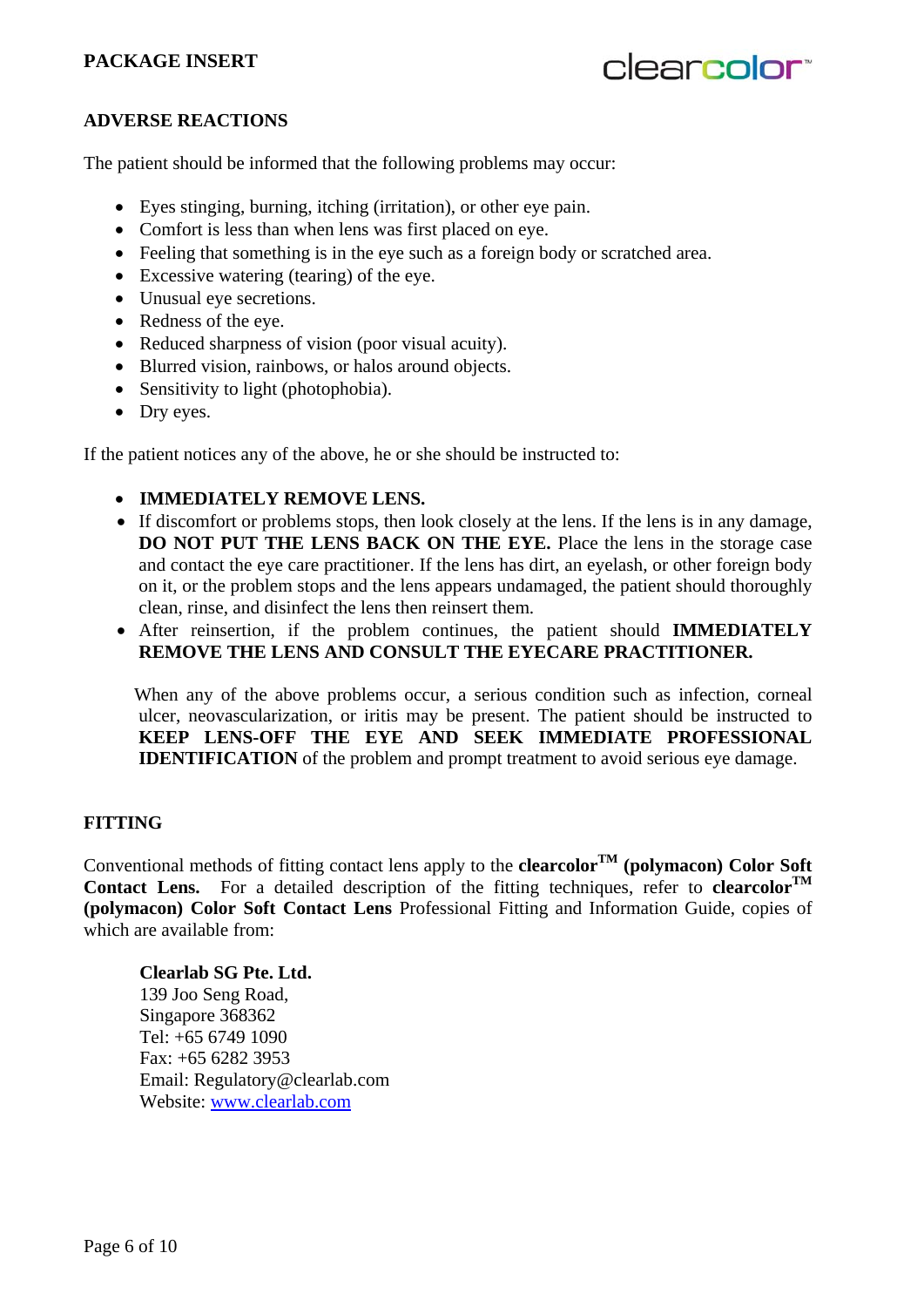clearcolor<sup>®</sup>

# **WEARING SCHEDULE**

**THE WEARING AND REPLACEMENT SCHEDULES SHOULD BE DETERMINED BY THE EYECARE PRACTITIONER.** Patients tend to over wear the lens initially. The eye care practitioner should emphasize the importance of adhering to the initial maximum wearing schedule. Regular checkups, as determined by the eye care practitioner, are also extremely important.

The **clearcolor<sup>TM</sup>** (polymacon) Soft Contact Lens is indicated for daily wear. The maximum suggested wearing time for this lens is:

| $\overline{\text{DAY}}$ | <b>HOURS</b>      |
|-------------------------|-------------------|
|                         |                   |
|                         |                   |
|                         |                   |
|                         | 12                |
|                         | 14                |
|                         | All Waking hours* |

# **STUDIES HAVE NOT BEEN COMPLETED TO SHOW THAT THE clearcolorTM SOFT CONTACT LENS IS SAFE TO WEAR DURING SLEEP.**

\* WEARING SCHEDULES SHOULD BE DETERMINED BY THE EYECARE PRACTITIONER.

#### **FREQUENT/PLANNED REPLACEMENT**

Clearlab recommends that the **clearcolorTM (polymacon) Color Soft Contact Lens** be discarded and replaced with a new lens every two months. However, as the eye care practitioner, you are encouraged to determine an appropriate lens replacement schedule based upon the response of the patient.

#### **LENS CARE DIRECTIONS**

Eye care practitioners should review with the patient lens care directions including both basic lens care information and specific instructions on the lens care regimen recommended for the patient:

#### \* **Basic Instructions**

Care of contact lens takes very little time and involves THREE essential steps -

**CLEANING, RINSING AND DISINFECTING.** Each step in itself is important, and one step is not to be replaced by the other. Always wash, rinse and dry hands before handling contact lens. Always use **FRESH, STERILE UNEXPIRED** lens care solutions. Use the recommended lens care system; either chemical (not heat) or heat (thermal). Different solutions cannot always be used together, and not all solutions are safe for use with all lens. **DO NOT ALTERNATE OR MIX LENS CARE SYSTEMIS UNLESS INDICATED ON SOLUTION LABELING.** Do not use saliva or anything other than the recommended solutions for lubricating or rewetting lens. Do not put lens in the mouth. Lens should be **cleaned, rinsed, and disinfected** each time they are removed.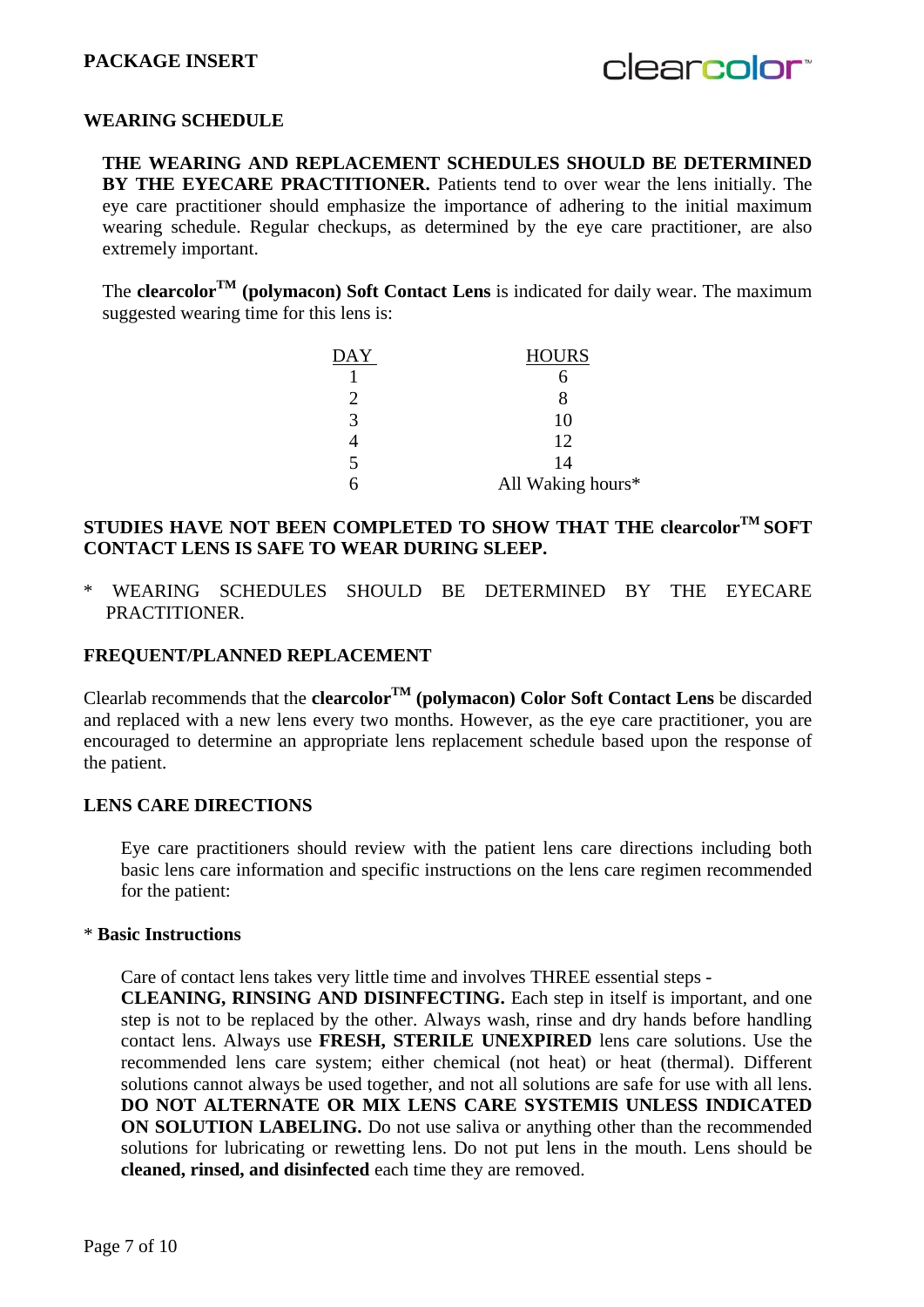**Cleaning and rinsing** are necessary to remove mucus and film from the lens surface. **Disinfecting** is necessary to destroy harmful germs.

The lens case must be emptied and refilled with fresh, sterile recommended storage and disinfection solution prior to disinfecting the lens. Eye care practitioners may recommend a lubricating/rewetting solution, which can be used to wet (lubricate) lens while they are being worn to make them more comfortable.

**Note:** Some solutions may have more than one function, which will be indicated on the label. Read the label on the solution bottle, and follow instructions.

#### \* **Lens cleaning, disinfection, and storage**

**Clean** one lens first (always the same lens first to avoid mix-ups), rinse the lens thoroughly with recommended rinsing or disinfecting solution to remove the cleaning solution, mucus, and film from the lens surface, and put lens into correct chamber of the lens storage case. Then repeat the procedure for the second lens. After cleaning, **disinfect** lens using the system recommended by the manufacture and/or the eye care practitioner. To store lens, disinfect and leave them in the closed/unopened case until ready to wear. If lens is not to be used immediately following disinfection, the patient should be instructed to consult the package insert or the eye care practitioner for information on storage of lens.

#### \* **Lens Case Cleaning and Maintenance**

Contact lens cases can be a source of bacteria growth. After removing the lens from the case, empty and rinse the lens storage case with solution as recommended by the lens case manufacture; then allow the lens case to air dry. When the case is used again, refill it with storage solution. Replace lens case at regular intervals as recommended by the lens case manufacture or your eye care practitioner.

#### \* **Lens Care Regimen**

Patients must adhere to the lens care regimen recommended by their eye care practitioner for the **clearcolor<sup>TM</sup>** (polymacon) Color Soft Contact Lens. Failure to follow this procedure may result in development of serious ocular infections.

#### \* **Care for a dried out (dehydrated) dry lens**

If for some reason, your lens dry out completely a minimum of handling is important, as they are very brittle in the dehydrated state. Carefully place them in rinsing or storage solution for a minimum of thirty minutes during which time they will become soft and flexible. Then follow the cleaning, rinsing, and disinfecting procedures – including soaking the lens in storage and disinfection solution for four hours before wearing again.

#### \* **Care for a sticking (non-moving) lens**

If the lens sticks (cannot be removed), the patient should be instructed to apply 3 to 4 drops of the recommended lubricating or rewetting solution directly to the eye and wait until the lens begins to move freely on the eye before removing it. If nonmovement of the lens continues after 15 minutes, the patient should **IMMEDIATELY** consult the eye care practitioner.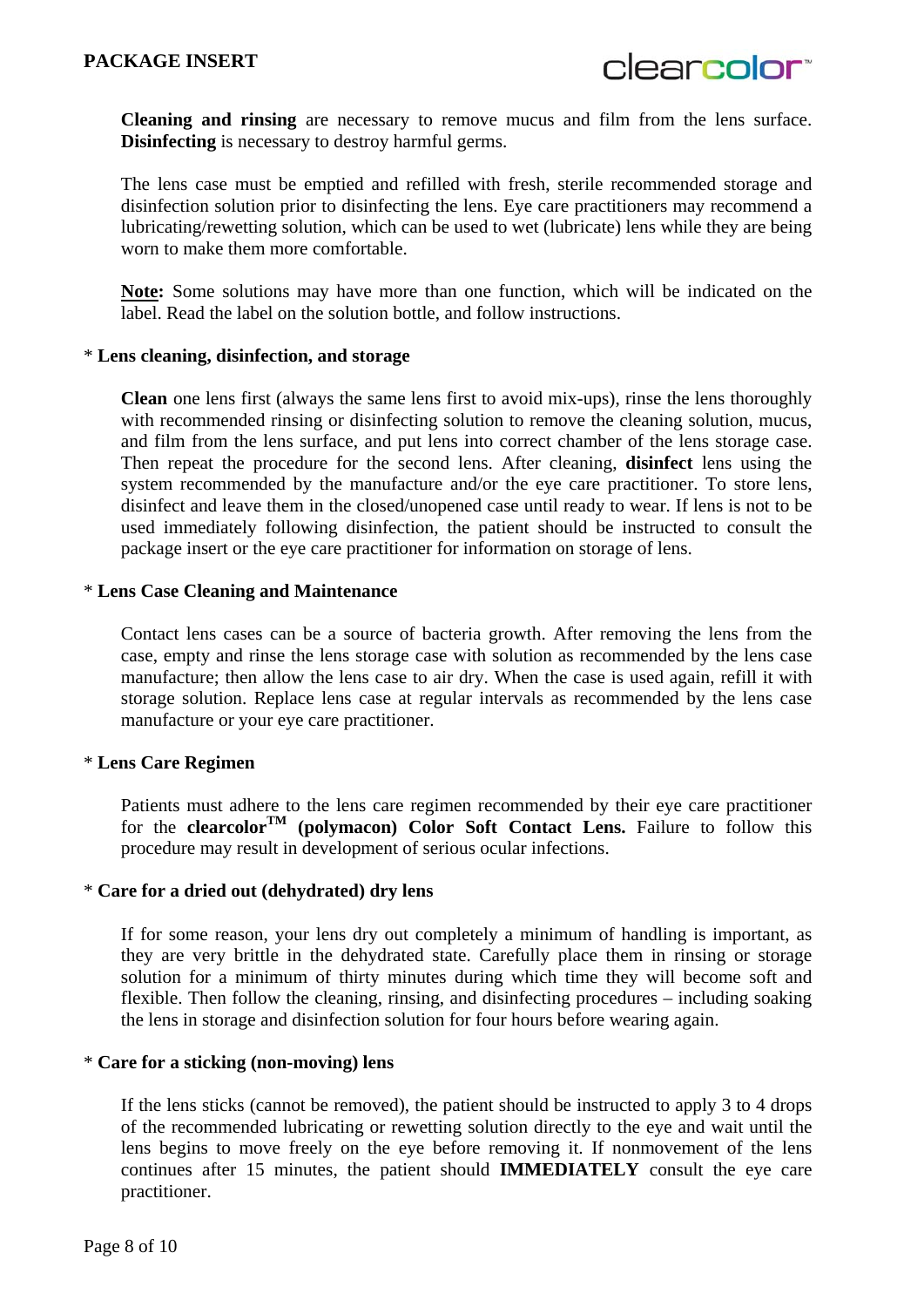clearcolor<sup>®</sup>

#### \* **Storage**

The **clearcolor<sup>TM</sup>** (polymacon) Color Soft Contact Lens must be stored only in the recommended solutions. If left exposed to the air, the lens will dehydrate. If lens dehydrates, reference above section on caring for dried out (dehydrated) dry lens.

#### \* **Lenses prescribed for frequent replacement**

The **clearcolorTM (polymacon) Color Soft Contact Lens** may be prescribed in a frequent replacement program and should be thrown away after the recommended wearing period prescribed by the eye care practitioner.

#### \* **Chemical (NOT HEAT) Lens Disinfection**

- 1. Wash and rinse your hands thoroughly BEFORE HANDLING LENS.
- 2. After removal of lens, **CLEAN** the lens by applying three drops of cleaner to each surface. Then rub the lens between your fingers for 20 seconds.
- 3. AFTER CLEANING, thoroughly rinse both surfaces of the lens with a steady stream of fresh, sterile rinsing solution for approximately 10 seconds.
- 4. Fill contact lens carrying case with the recommended disinfection and storage solution and place lens in the proper cells for a minimum of 4 hours.

#### Note: **DO NOT HEAT THE DISINFECTION SOLUTION AND LENS.**

Caution: Lenses that are chemically disinfected may absorb ingredients from the disinfecting solution, which may be irritating to the eyes. A thorough rinse in fresh, sterile rinsing solution prior to placement on the eye should reduce the potential for irritation.

#### **LENS DEPOSITS AND USE OF ENZYMATIC CLEANER**

Enzyme cleaning may be recommended by the eye care practitioner. Enzyme cleaning removes protein deposits on the lens. These deposits cannot be removed with regular cleaners. Removing protein deposits is important for the well being of the patient's lens and eyes. If these deposits are not removed, they can damage the lens and cause irritation.

Enzyme cleaning does NOT replace routine daily cleaning and disinfecting. For enzyme cleaning, the patient should carefully follow the instructions in the enzymatic cleaning labeling.

#### **RECOMMENDED LENS CARE PRODUCTS**

The eye care practitioner should recommend a care system that is appropriate for the **clearcolorTM (polymacon) Color Soft Contact Lens**. Each lens care product contains specific directions for use and important safety information, which should be read and carefully followed.

#### **EMERGENCIES**

The patient should be informed that if chemicals of any kind (household products, gardening solutions, laboratory chemicals, etc.) are splashed into the eyes, the patient should: